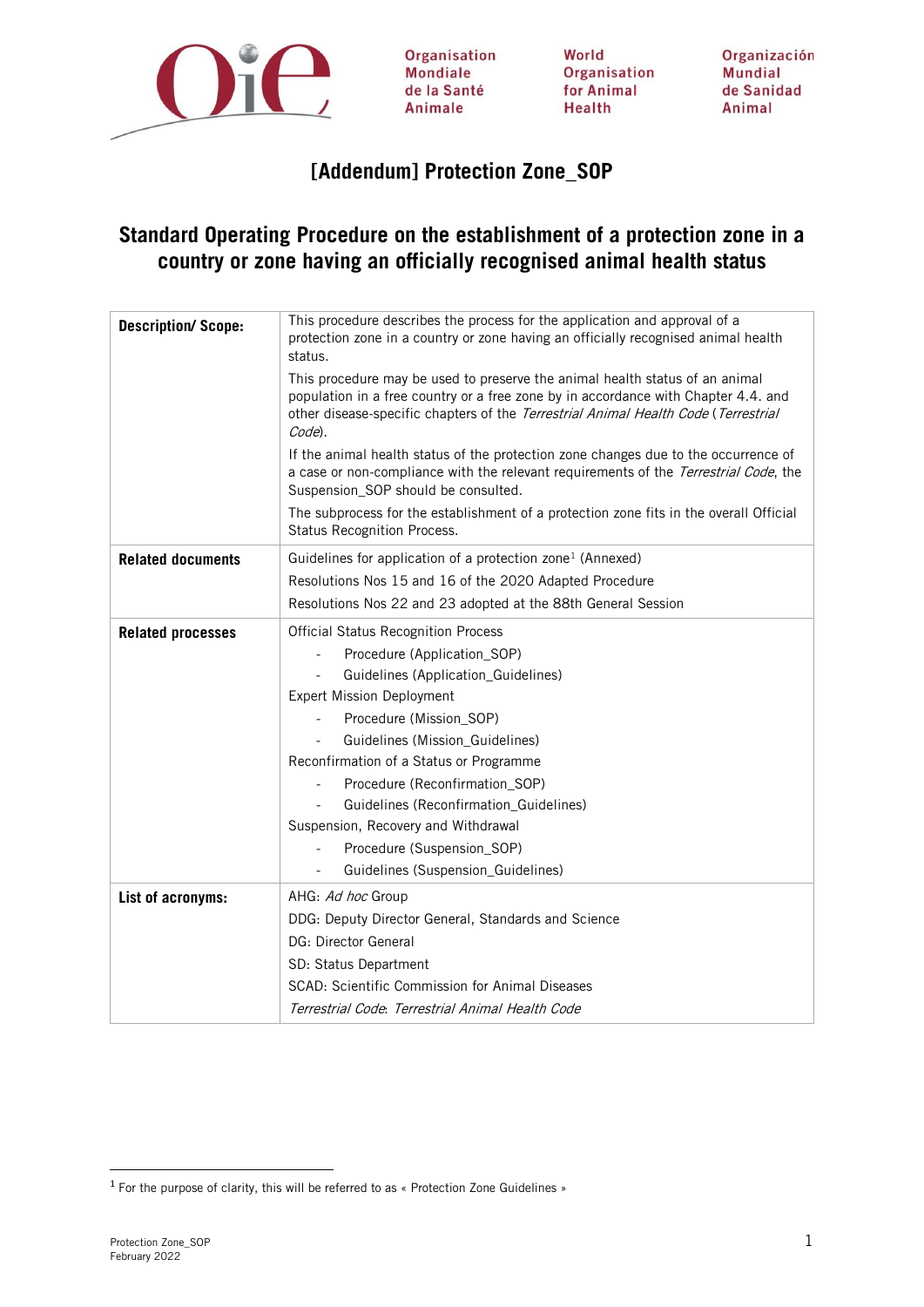| <b>Step</b> | <b>Time Reference</b>      | <b>Responsible</b><br>person | <b>Action</b>                                                                                                                                                                                                        | <b>Reference</b><br><b>Document</b>         |
|-------------|----------------------------|------------------------------|----------------------------------------------------------------------------------------------------------------------------------------------------------------------------------------------------------------------|---------------------------------------------|
| 1.          |                            | Delegate                     | Submits an application to the OIE for the<br>establishment of a protection zone within a country<br>or zone having an officially recognised animal health<br>status.                                                 | $§$ A.1<br>Protection<br>Zone<br>Guidelines |
| 2.          |                            | <b>SD</b>                    | Screens dossier and:<br>If further information is necessary, see step<br>3;<br>If information is satisfactory, see step 4.                                                                                           |                                             |
| 3.          |                            | <b>SD</b>                    | Contacts and requests the Delegate or Contact point<br>to provide clarification or additional information<br>within a set deadline.                                                                                  |                                             |
| 3.1         | Within the set<br>deadline | Delegate /<br>Contact point  | Provide the requested information.                                                                                                                                                                                   |                                             |
| 4.          |                            | <b>SD</b>                    | Forwards dossier to the President of the SCAD.                                                                                                                                                                       |                                             |
| 5.          |                            | President of<br><b>SCAD</b>  | Decides on the procedure to follow for the<br>assessment (electronic consultation, physical<br>meeting, involvement of specific experts).<br>Shares the dossier with SCAD Members and<br>coordinates the assessment. |                                             |
| 6.          |                            | <b>SCAD</b>                  | Examines dossier and:<br>If information is required, see step 7;<br>If not, see step 8.<br>$\blacksquare$                                                                                                            |                                             |
| 7.          |                            | <b>SD</b>                    | Requests information to the Member Delegate or<br>Contact point within a set deadline.                                                                                                                               |                                             |
| 7.1         | Within the set<br>deadline | Delegate/<br>Contact point   | Provides requested information.                                                                                                                                                                                      |                                             |
| 7.2         |                            | <b>SD</b>                    | Shares information with SCAD.                                                                                                                                                                                        |                                             |
| 8.          |                            | <b>SCAD</b>                  | If specific technical expertise is required to<br>assess the dossier, see step 9;<br>If not, see step 10.                                                                                                            |                                             |
| 9.          |                            | <b>SD</b>                    | Requests recommendation from relevant expert(s).                                                                                                                                                                     |                                             |
| 9.1         |                            | Expert(s)                    | Provide(s) recommendation on the dossier to SCAD.                                                                                                                                                                    |                                             |
| 10.         |                            | <b>SCAD</b>                  | If a mission/virtual interview is necessary,<br>see Mission subprocess (Mission_SOP);<br>If not, concludes on the outcome of the<br>establishment of a protection zone.<br>Notifies SD of outcome.                   |                                             |
| 11.         |                            | <b>SD</b>                    | If the evaluation outcome is positive, see<br>step $12;$<br>If the evaluation outcome is negative, see<br>step 13.                                                                                                   |                                             |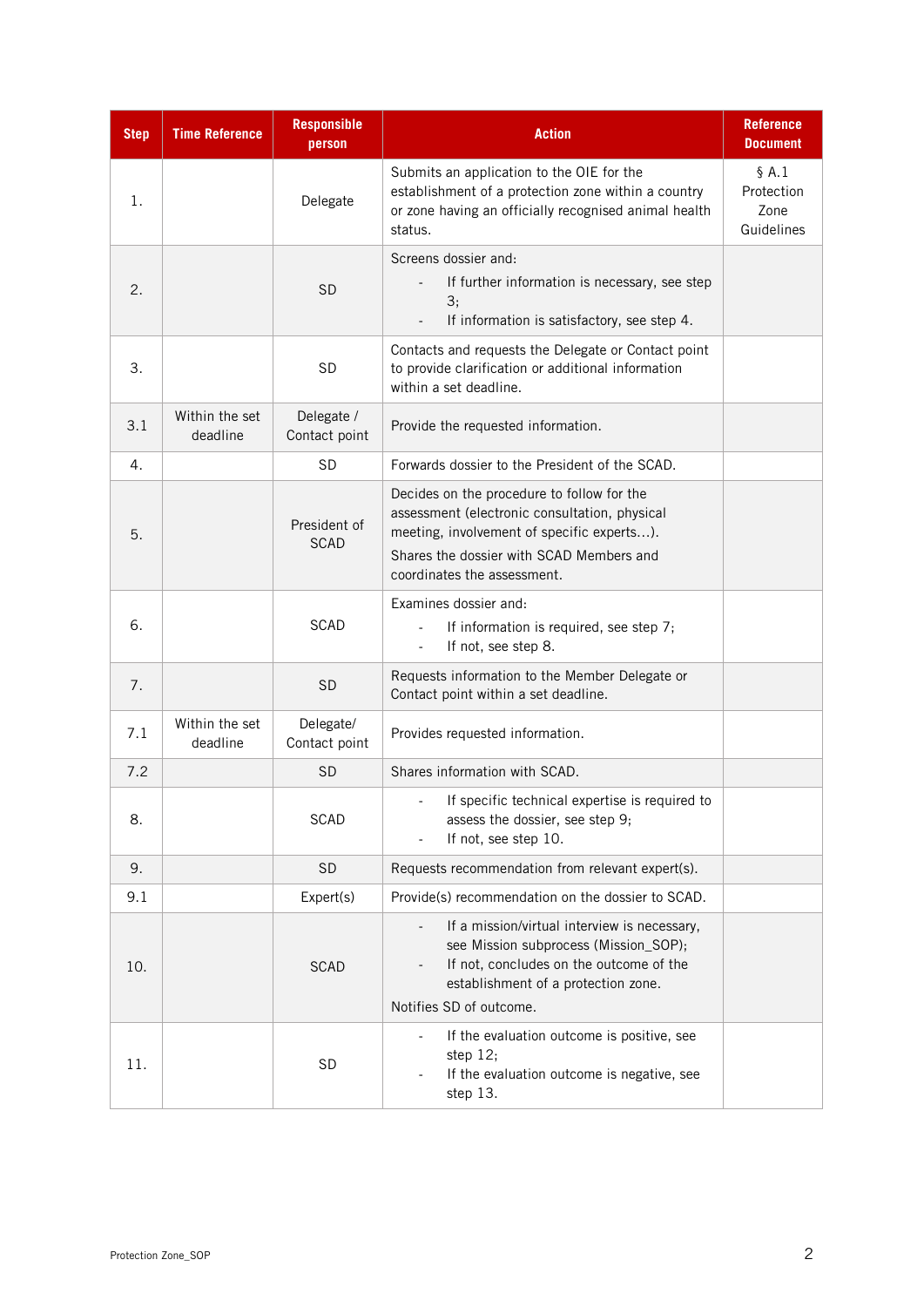| 12.  |                                                                                  | DG        | Sends letter confirming the establishment of a<br>protection zone for 24 months and reminding that<br>the Member must apply within 24 months either for<br>the removal of the protection zone or official<br>recognition of the protection zone as a separate<br>zone.                                                                               |                                                                      |
|------|----------------------------------------------------------------------------------|-----------|------------------------------------------------------------------------------------------------------------------------------------------------------------------------------------------------------------------------------------------------------------------------------------------------------------------------------------------------------|----------------------------------------------------------------------|
| 12.1 |                                                                                  | Delegate  | Receives notification of the establishment of a<br>protection zone; see step 14.                                                                                                                                                                                                                                                                     |                                                                      |
| 13.  |                                                                                  | DG        | Sends letter notifying that the application for<br>protection zone has not been endorsed, explaining<br>the reason for the negative outcome of the<br>evaluation.                                                                                                                                                                                    |                                                                      |
| 13.1 |                                                                                  | Delegate  | Takes note of the negative outcome of the<br>assessment.                                                                                                                                                                                                                                                                                             |                                                                      |
| 13.2 |                                                                                  | Delegate  | If the Member wishes to reapply for the<br>establishment of a protection zone, see step 1.                                                                                                                                                                                                                                                           |                                                                      |
| 14.  |                                                                                  | <b>SD</b> | Updates map and publishes a web statement on the<br>OIE website.                                                                                                                                                                                                                                                                                     |                                                                      |
| 15.  | Within 24<br>months from<br>the date of<br>approval of the<br>protection<br>zone | Delegate  | If an outbreak occurs in the protection zone<br>$\overline{\phantom{a}}$<br>after the approval, refer to Suspension_SOP;<br>If the Member wishes to remove/lift the<br>protection zone, sends a letter to the OIE;<br>If the Member wishes to maintain the<br>protection zone, apply for its recognition as<br>a separate zone; see Application_SOP. | \$B.1<br>Suspension<br>Guidelines<br>§A<br>Application<br>Guidelines |
| 16.  |                                                                                  | <b>SD</b> | Updates map and publishes a web statement on the<br>OIE website.                                                                                                                                                                                                                                                                                     |                                                                      |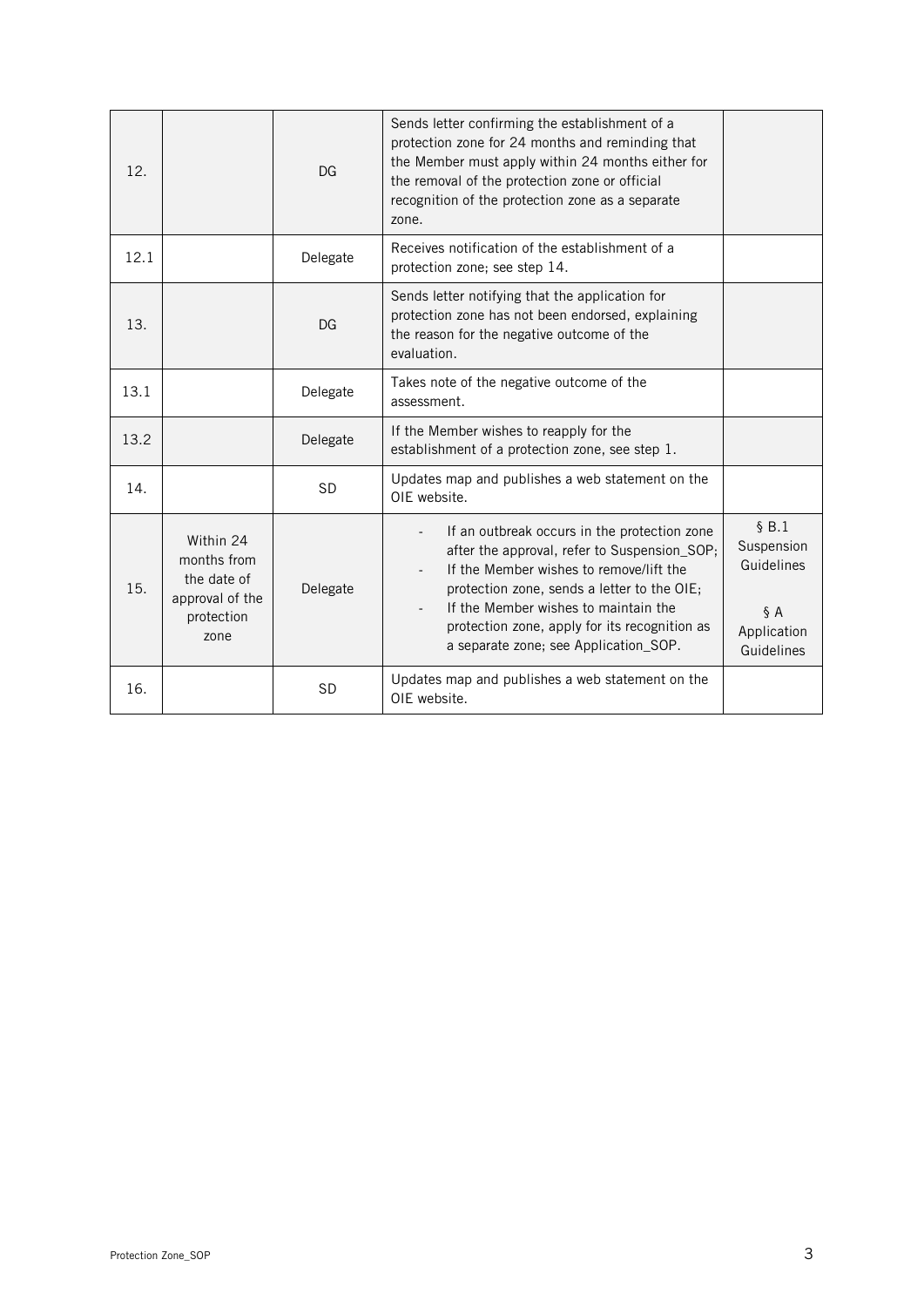# **Protection Zone\_Guidelines**

# **Guidelines on the establishment of a protection zone in a country or zone having an officially recognised animal health status**

## **A. Application for a protection zone**

### **Scope of application**

Further to an increased risk of disease, a Member wishing to establish a protection zone to preserve the animal health status of an animal population in a free country or a free zone has to submit an application to the OIE in accordance with Chapter 4.4. and relevant disease-specific chapters of the *Terrestrial Code* (more information in Annex 2).

### **Application and evaluation process**

#### 2.1 APPLICATION CONTENT

A Member wishing to establish a protection zone has to submit an application to the OIE which should contain:

- A **one-page executive summary** stating clearly:
	- o What the Member is applying for;
	- $\circ$  How it has addressed the various requirements set out in the *Terrestrial Code*;
	- o What information is provided in the dossier.
- A **core document**, with **possible** relevant cross-referenced **appendices**, based on Article 4.4.6. and the relevant article of the disease-specific chapter of the Terrestrial Code.
- The **contact details** (name, phone numbers and email address) of technical staff involved in the preparation of the dossier so that any questions arising during the assessment of the application could be referred to the Member without delay.

The application must be duly signed by the Delegate of the applicant Member.

#### 2.2 APPLICATION FORMAT

Applications must be limited to a core document of no more than 20 pages in A4 format, single-spaced using Times New Roman font size 10pt. Page numbers must be displayed.

The core document with the executive summary as well as appendices must be prepared in one of the official languages of the OIE (English, French or Spanish).

The application must be supplied in electronic format to the Director General of the OIE (as email file attachments or provision of link from which documents can be downloaded using the following email address: [disease.status@oie.int.](mailto:disease.status@oie.int) In case this is not possible, the dossier may be supplied in hardcopy.

#### **Evaluation of the application**

The Scientific Commission has been given the mandate to proceed with the recognition of a protection zone without further consultation of the Assembly, in accordance with Resolution No. 22 of the 88th General Session.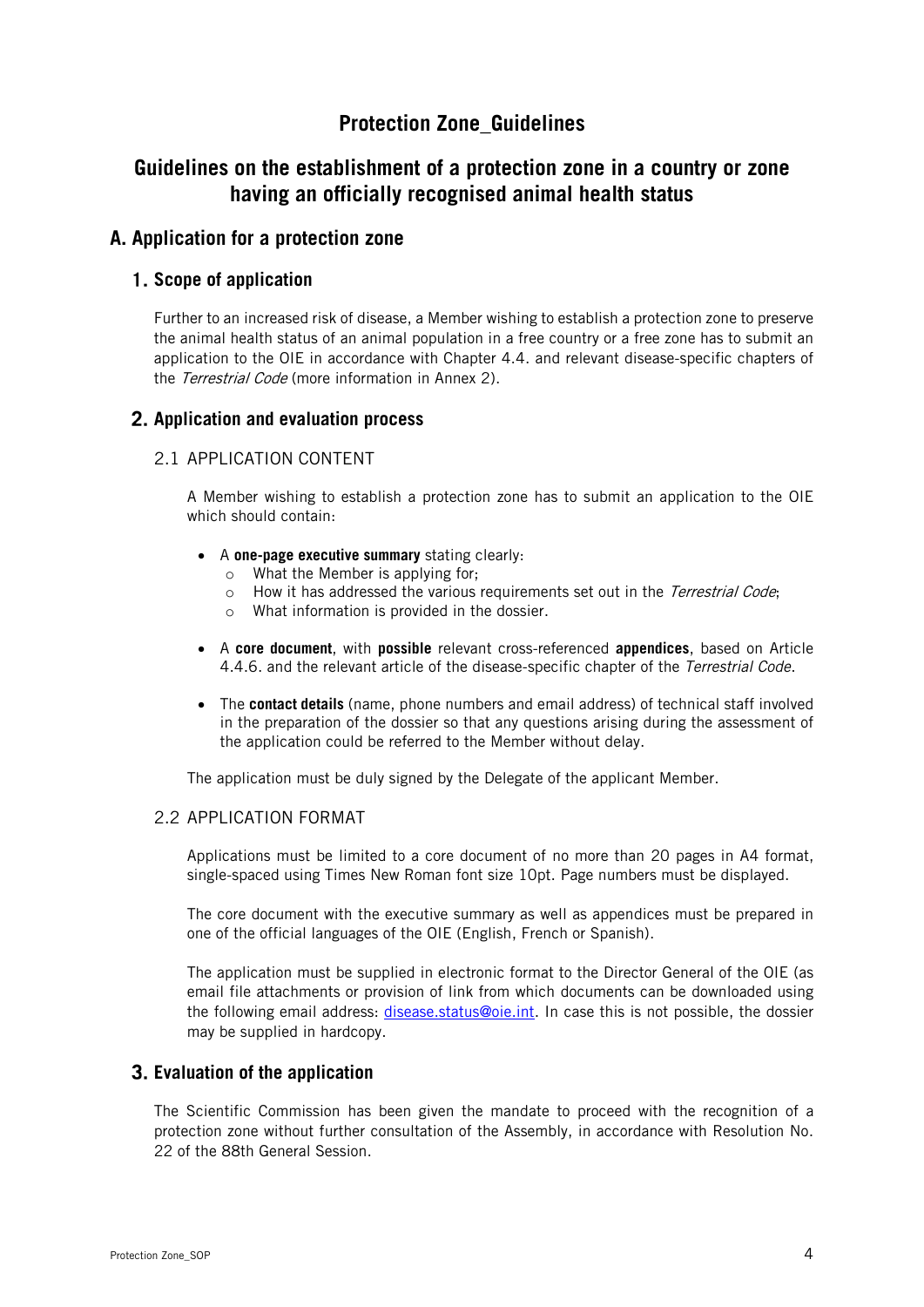#### 3.1 EVALUATION BY THE STATUS DEPARTMENT

Following the same process as for evaluation of first time-applications, the Status Department performs a first screening of the application before transmission to the Scientific Commission, in order to identify gaps in the information provided and, where necessary, contact the Member for clarifications (cf. section B of Application Guidelines).

#### 3.2 EVALUATION BY THE SCIENTIFIC COMMISSION

The President of the Scientific Commission decides on the process to follow in undertaking the evaluation of the application that could be conducted either at its regular meeting or by correspondence amongst its members. When a particular technical expertise is necessary, the Scientific Commission may request the input of a member of the *ad hoc* Group or a relevant expert. These may take place either by correspondence or at a meeting depending on the calendar of the meetings.

The process of evaluation may also involve an expert mission to/virtual interview with the concerned Member (cf. Mission\_SOP).

#### **Communication on the outcome**

When the Scientific Commission has concluded that the Member has complied with the requirements of the *Terrestrial Code* for the establishment of a protection zone, the OIE informs the Delegate of the applicant Member of this decision by a letter from the Director General of the OIE. In parallel, the decision is published on the OIE website and becomes effective from the date of publication unless specified otherwise.

When the Scientific Commission has decided not to approve the application for establishment of a protection zone, a statement on the reasons for non-acceptance is communicated by a letter from the Director General of the OIE to the applicant Member. The assessment of the Scientific Commission and the letter of the Director General of the OIE are not released in the public domain.

#### **Removal or official recognition of the protection zone**

A protection zone may be maintained up to 24 months from the date of its approval by the OIE, and the Member should either apply for the removal of the protection zone or for its official recognition as a separate free zone within 24 months from the date of its approval by the OIE.

When the Member wishes to remove or lift the protection zone, the Delegate has to send a letter to the OIE informing of this decision.

If the Member wishes to maintain the protection zone as a permanent separate zone, the Delegate has to submit an application to the OIE following the procedure for application for official recognition of animal health status (cf. Application\_SOP).

If the [animal health status](http://127.0.0.1:54914/content/1ysvQbGhPPvTidTpAAAB/chYObID/OYuPCl4/9pTCHad/YrndtbT/pfZlRuR/Eu21EA8/Dtp3eq8/en_glossaire.htm#terme_statut_zoosanitaire) of an established [protection zone](http://127.0.0.1:54914/content/1ysvQbGhPPvTidTpAAAB/chYObID/OYuPCl4/9pTCHad/YrndtbT/pfZlRuR/Eu21EA8/Dtp3eq8/en_glossaire.htm#terme_zone_tampon) changes due to the occurrence of a [case,](http://127.0.0.1:54914/content/1ysvQbGhPPvTidTpAAAB/chYObID/OYuPCl4/9pTCHad/YrndtbT/pfZlRuR/Eu21EA8/Dtp3eq8/en_glossaire.htm#terme_cas) or vaccination, the Delegate should submit as soon as possible an application in accordance with Article 4.4.7. and relevant disease-specific chapters of the [Terrestrial Code](http://127.0.0.1:54914/content/1ysvQbGhPPvTidTpAAAB/chYObID/OYuPCl4/9pTCHad/YrndtbT/pfZlRuR/Eu21EA8/Dtp3eq8/en_glossaire.htm#terme_code_terrestre) (cf. Suspension\_SOP).

For example, if vaccination is implemented in a protection zone that has been established within a country or zone having an officially recognised 'FMD-free where vaccination is not practised' status, the free status cannot be maintained in the protection zone according to Article 8.8.2. 'FMD free country or zone where vaccination is not practised' of the Terrestrial Code. Thus, the official status of the protection zone would be suspended.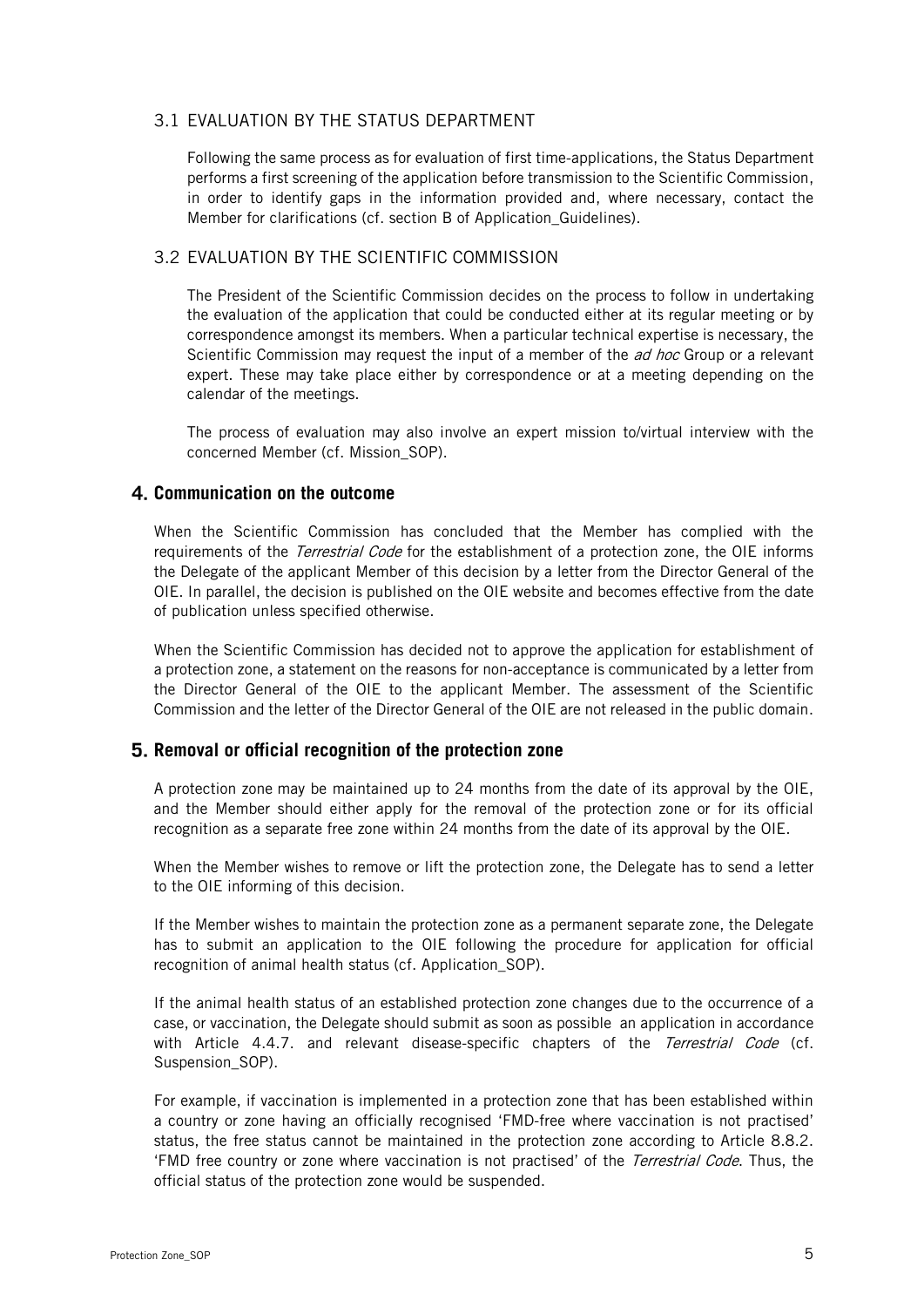# **B. Financial obligations**

In accordance with Resolution No. 23 of the of the 88th General Session, fees are not requested for the establishment of a protection zone. However, in the case of applying for official recognition of the protection zone as a separate free zone, reduced fees will be applied, as presented in Annex 1.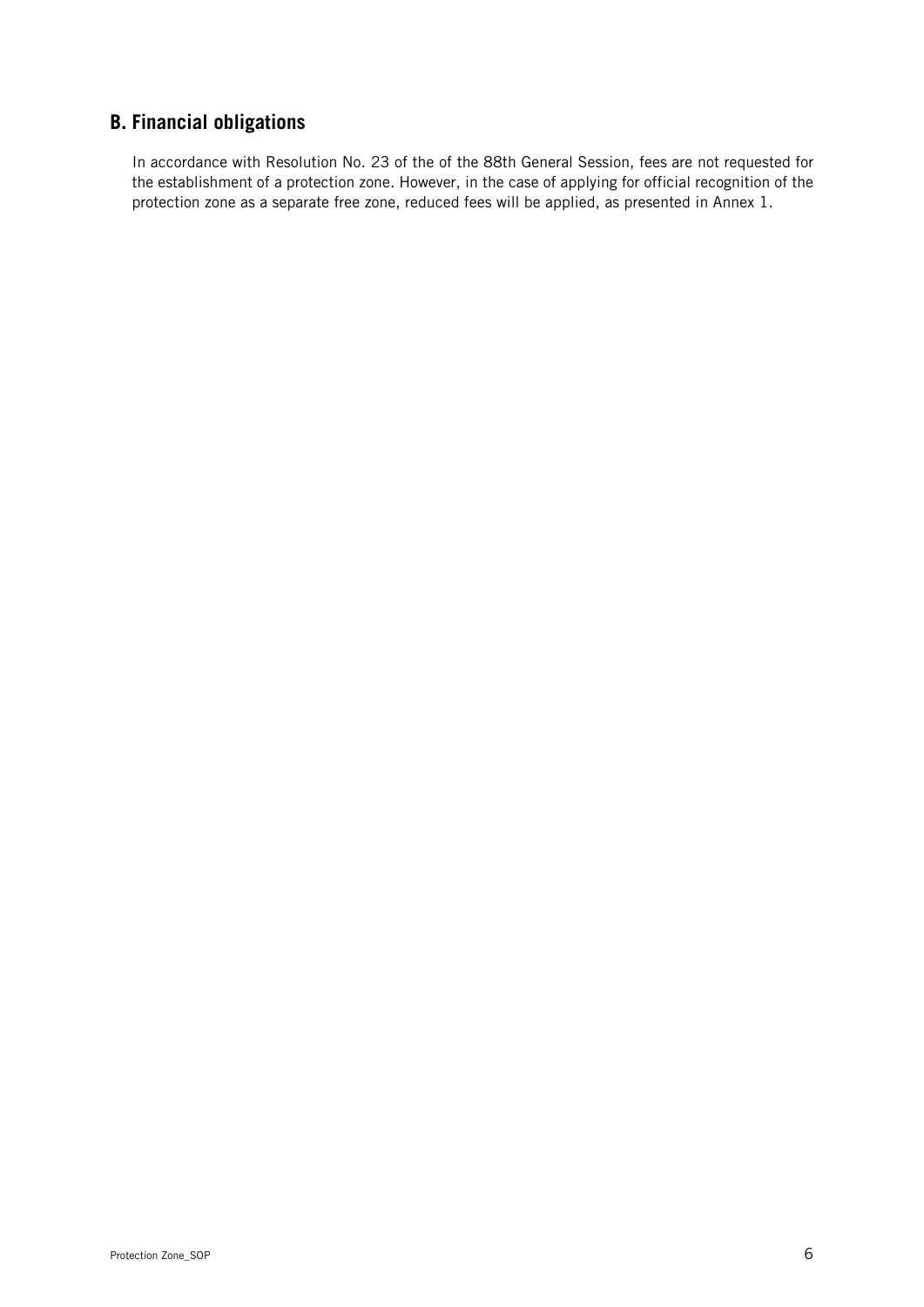### **ANNEX 1**

## **Financial obligations related to the establishment of a protection zone within a country or zone having an officially recognised animal health status (in Euros)**

|                                                                                                                                                                                                                                                   | <b>OIE Members (except Least developed</b><br>countries) |                     |                   |                           | Least developed countries (Members) based on the<br>current official UN list |                     |                   |                           |
|---------------------------------------------------------------------------------------------------------------------------------------------------------------------------------------------------------------------------------------------------|----------------------------------------------------------|---------------------|-------------------|---------------------------|------------------------------------------------------------------------------|---------------------|-------------------|---------------------------|
|                                                                                                                                                                                                                                                   | AHS, CSF<br>and BSE                                      | <b>CBPP/FM</b><br>D | <b>PPR</b>        | Dog<br>mediated<br>rabies | AHS, CSF and BSE                                                             | <b>CBPP/FM</b><br>D | <b>PPR</b>        | Dog<br>mediated<br>rabies |
| <b>Fstablishment/lift of a</b><br>protection zone                                                                                                                                                                                                 | free of<br>charge                                        | free of<br>charge   | free of<br>charge | N/A                       | free of charge                                                               | free of<br>charge   | free of<br>charge | N/A                       |
| Application for the<br>official recognition of<br>the protection zone as<br>a separate free zone                                                                                                                                                  | 4,500                                                    | 3,500               | 2,500             | N/A                       | 2,250                                                                        | 1,750               | 1,250             | N/A                       |
| Application for the<br>establishment of a<br>containment zone<br>following an<br>occurrence of a case<br>or other factors (e.g.,<br>vaccination)<br>contributing to<br>change of animal<br>health status of the<br>established protection<br>zone | free of<br>charge                                        | free of<br>charge   | free of<br>charge | N/A                       | free of charge                                                               | free of<br>charge   | free of<br>charge | N/A                       |

NB: The costs of possible missions to Members are not included in the above amounts.

N/A: not applicable